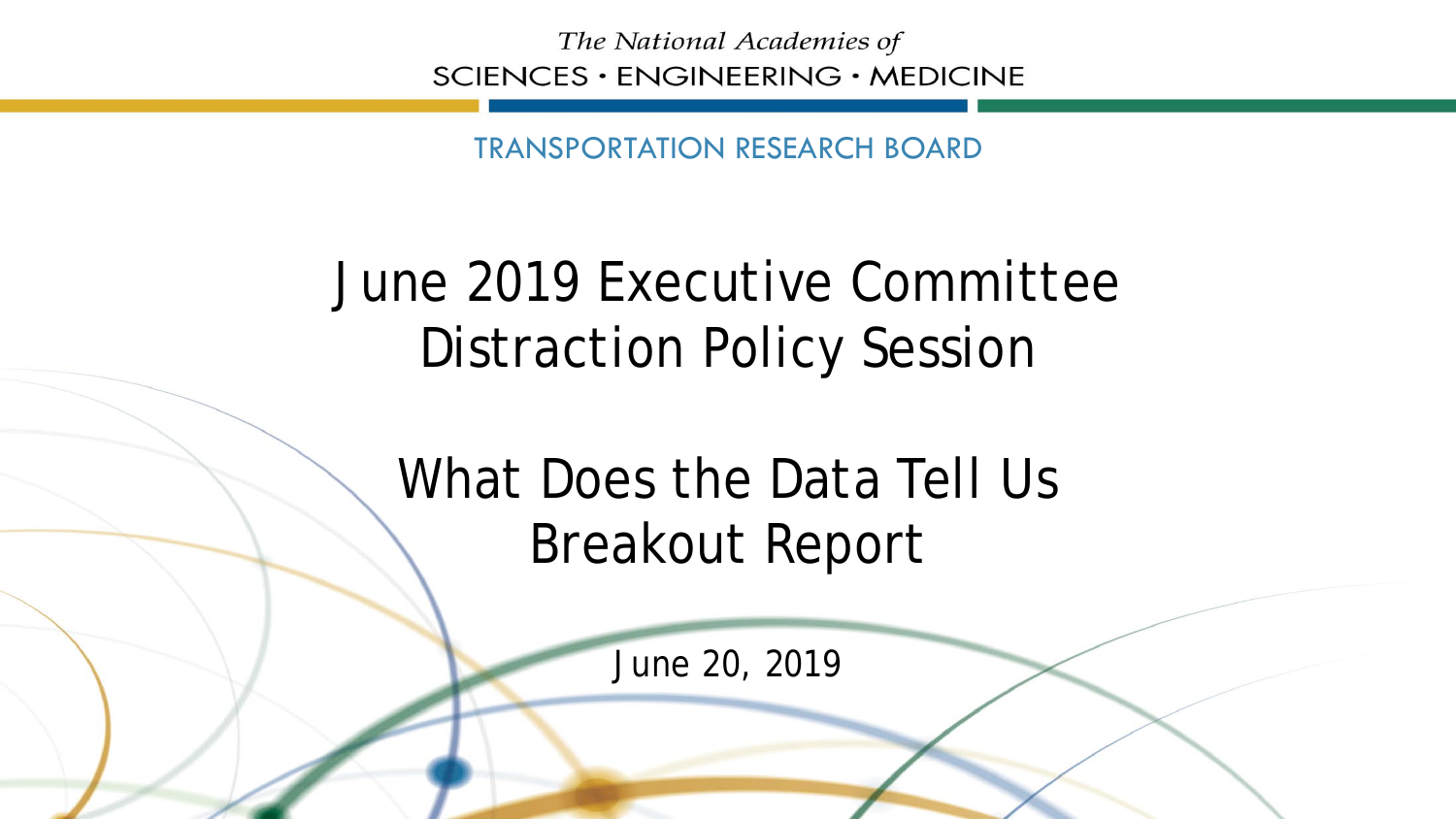## Key Themes

- Existing research and data are sufficient use it better, act on it – Communicate better, get it to stakeholders
- Document what has already been done and what data is available for use
	- Understand what the 25 committees are doing with distraction
- Influence/assist regulatory environment to address distraction
	- Anticipate advancements in vehicles and devices
	- Enforcement reporting
- Want to influence policy making at federal, state and local level
- Want to influence OEMs and device providers
- Want to influence enforcement
- Want to influence the driver/traveler